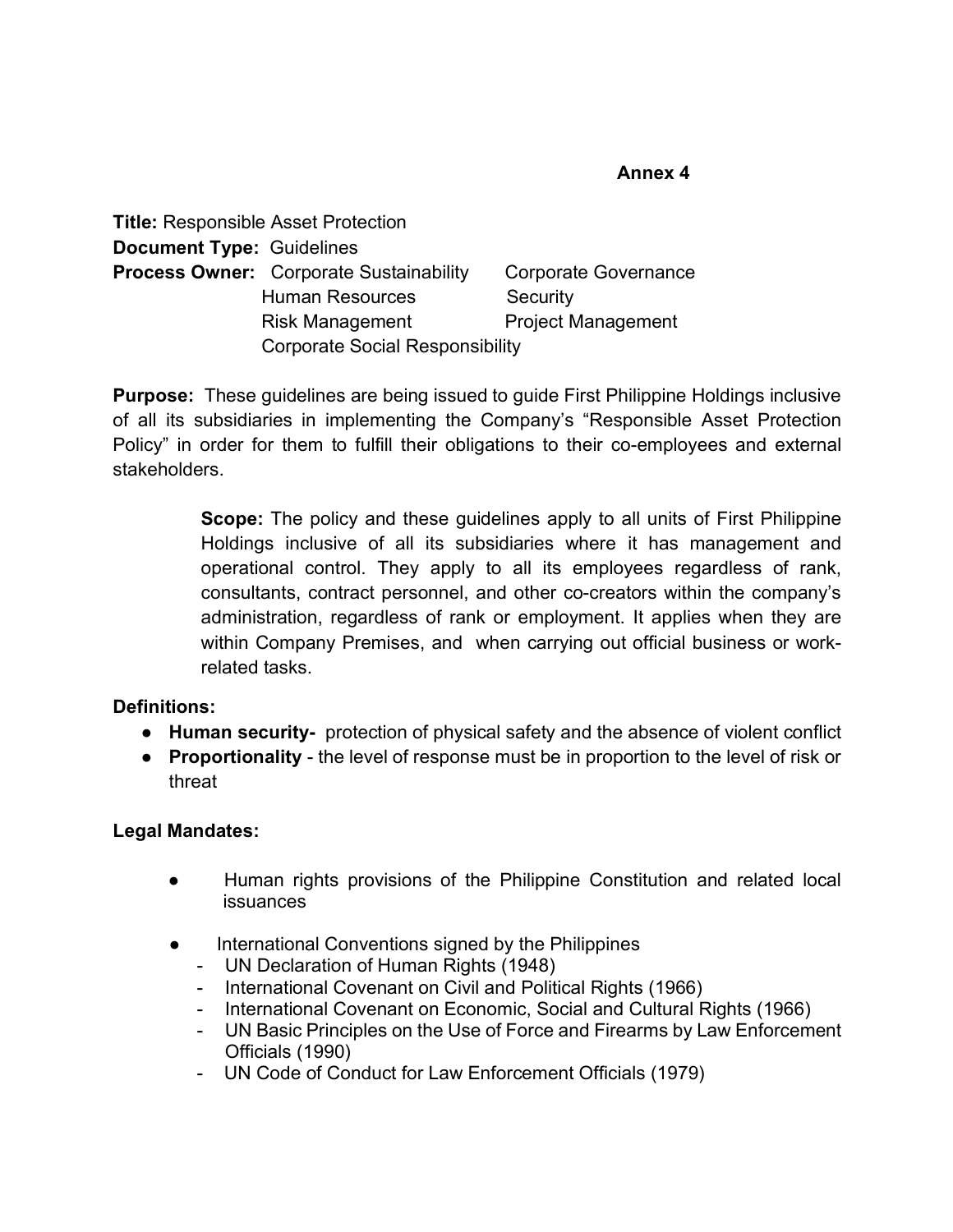# **Related Documents:**

- FPH Code of Conduct and Business Ethics
- FPH Human Rights Policy

# **Fundamental Principles:**

Security and human rights are fundamental needs. The protection and promotion of human rights while maintaining security of personnel, property, operations, and the community are common goals and shared responsibility. While the State has the primary responsibility to maintain law and order, the company has a responsibility to ensure that its security forces conduct themselves in a manner respectful of local and international humanitarian laws. The use of force must always be proportional to assessed threat or risk.

# **Guidelines for Upholding Human Rights in Security Function**

#### 1.0 Stakeholder Engagement

Security provision and the protection of human rights require the involvement of multiple stakeholders, including the host communities, host governments, and NGOs. Gaining the support of these stakeholders will lead to trust of and cooperation with the company. In this connection, the company shall:

- 1.1 consult the host local government and host communities, NGOs and relevant stakeholders in identifying the potential risks in the locality;
- 1.2 communicate existing policies and protocols related to security and any changes thereof;
- 1.3 continuously monitor the potential risks in the locality;
- 1.4. respond to concerns received in relation with public or private security forces deployed in relation to the operations of the company

#### 2.0 Risk Assessment

The ability to accurately assess risks in a company's operating environment and impact to local communities is critical to the security of personnel, local communities, assets, and the company's operation. Risk assessment that considers security and human rights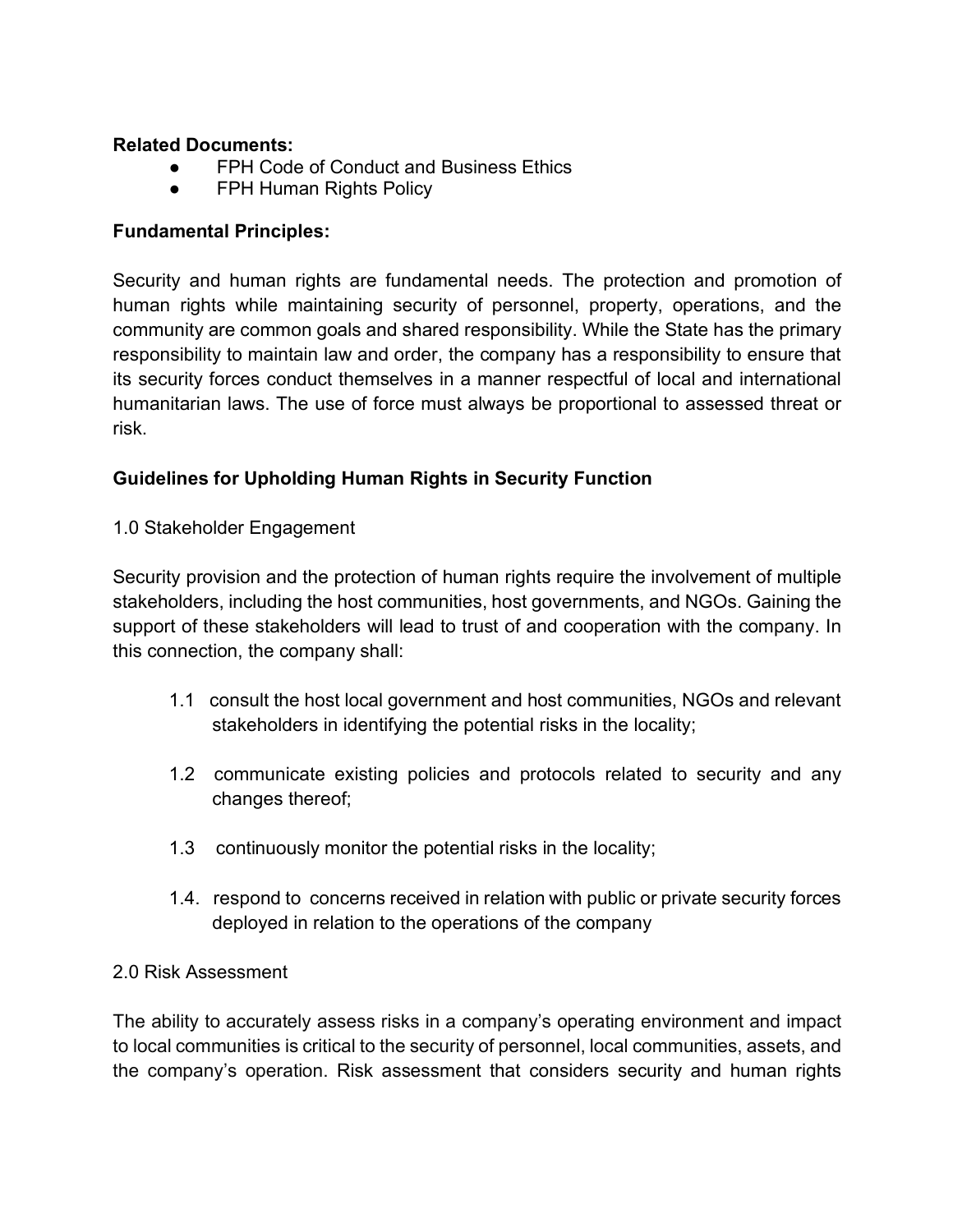expects companies to consider the risks it poses to the community, in addition to the risks the external environment poses to the company.

To ensure that risk assessments are accurate and effective, various factors should be considered. The company shall:

- 2.1.consider security risks that may be posed by political, economic, civil or social factors, including the varying degrees of likelihood impact of each risk to personnel, asset, or the community
- 2.2 identify the activities that may be sources of potential violence in the area to be prepared
- 2.3 screen the human rights records and reputation of security forces to be engaged
- 2.4 assess the capacity of the local authorities to hold human rights abusers and violators accountable while remaining respectful of the human rights of the accused to properly support the security function of the company.
- 2.5 analyze the root causes and nature of local conflicts to inform engagement strategies;
- 2.6 consider the potential risks that come in the provision of equipment, whether lethal or non-lethal, and identify measures to mitigate the potential negative consequences from misuse or diversion of these equipment in relation to human rights abuses

3.0 Interactions with Public Security Force

The company has limited control over public security forces. Nonetheless, public security forces play a critical role in ensuring security and protection and promotion of human rights.

4.0 Interactions with Private Security Forces

The type, number, responsibilities, and equipment to be given to private security forces should depend on the evaluation of security risks and appropriate responses. The main objective of private forces is to protect people and property and minimize risks.